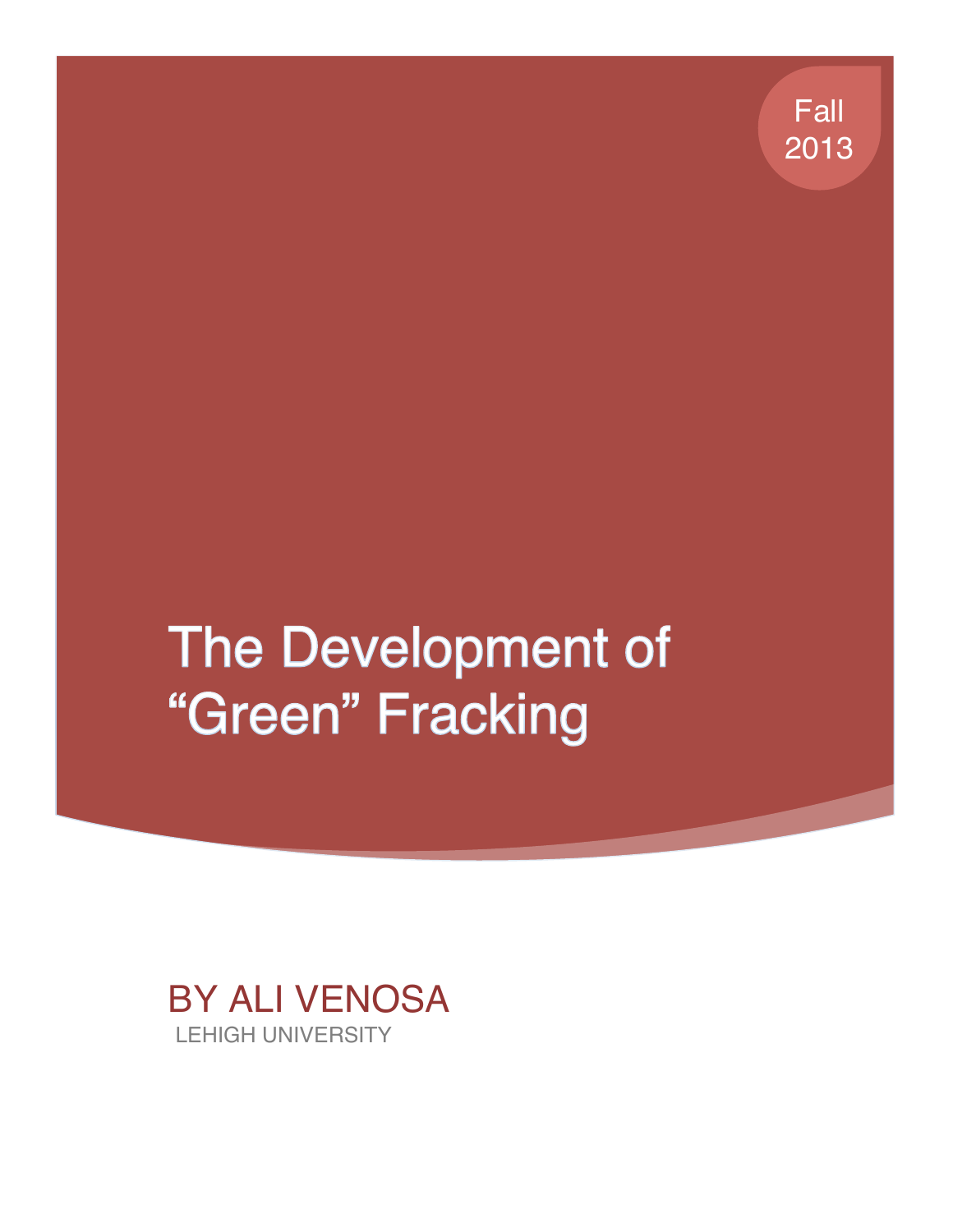Hydraulic fracturing, the process of fracturing rocks with pressurized fluid to release natural gas, has become one of the most important and controversial technologies of the  $21<sup>st</sup>$  century. Most of the controversy stems from the environmental impacts associated with fracking—mainly air and water pollution. Many question if the fracking industry is doing enough to address these issues, or if they're even doing anything at all. Despite the deeply negative publicity fracking regularly receives, there have actually been many advancements in the area of "greener" fracking technologies.

The development of more environmentally friendly fracking techniques could be beneficial to the public, industry, and the environment. First, if fracking could be more environmentally friendly, it would eliminate the majority of political opposition to the practice. Since most of the dissent comes from those concerned with environmental and health impacts, lessening or eliminating these issues would remove the corresponding opposition. Less political friction would obviously be beneficial for the fracking industry, since it could continue more smoothly without protests and negative publicity.

A second reason the research and development of green fracking technologies would be beneficial is that it would reduce the threat of pollution, and consequently, climate change. Cleaning up fracking and reducing the amount of chemicals and gases the process releases into the water and air would actually benefit the public with a cleaner environment, which is a benefit regardless of political motivations. Lehigh students, many of whom come from areas in Pennsylvania affected by fracking, would definitely be affected positively if fracking adopted environmentally safer technologies.

A last reason for developing environmentally friendly technologies is that they are, when used correctly, more economical than the previous processes. Gas plants are cheaper than coal plants, and greener technologies, once implemented, are cheaper to operate than previous ones. By cleaning up the fracking process and lessening political opposition, the benefits of fracking are more likely to be achieved and noticed. The recent efforts made to come up with more environmentally friendly fracking technologies have produced a wide range of results. It's undeniable that there has been progress in making fracking a cleaner method of natural gas extraction, but there are still questions that have yet to be answered about the future of this "greener" fracking dream. Are the technologies being developed legitimate? Can they be used universally to benefit all areas affected by fracking? Are all of the negative effects of fracking being addressed, or are there issues that are not being worked on? Lastly, do these advancements even matter? The burning of natural gas is cleaner than coal, but should our society really be spending time and money on a practice that is still going to release greenhouse gases and possibly accelerate global warming? There is evidence to support many opinions on this evolution of hydraulic fracturing technology.

The origins of fracking can be traced back to the 1940's, but it was not used on a large commercial scale until 2003 (EEC, 2010). As fracking gained popularity and wells sprang up all across the United States, opposition to the practice started to become more and more prominent. Fracking became a word with a connotation of pollutants, health problems, and danger. To combat those opposed to fracking, companies began researching ways to make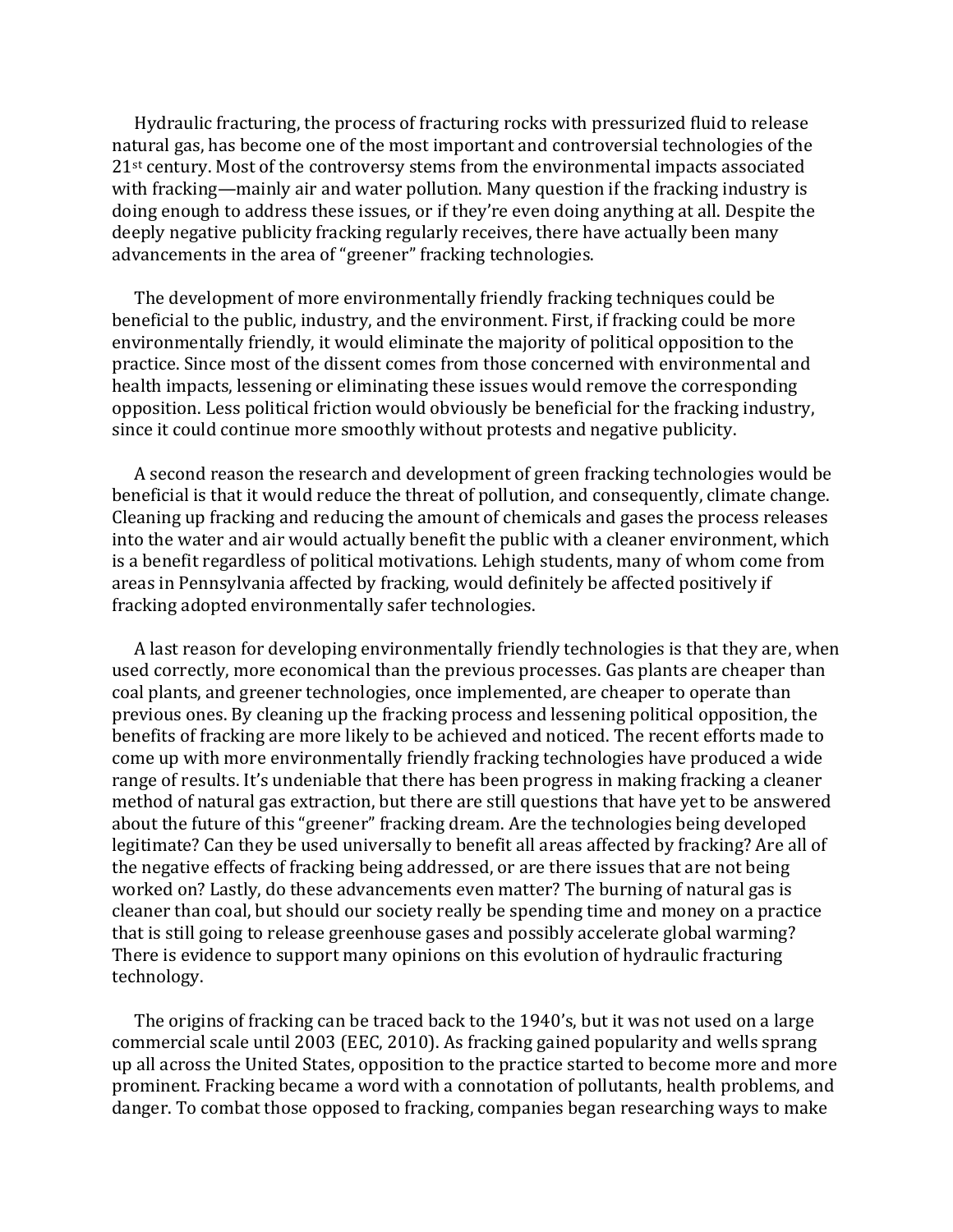the practice safer and cleaner. These efforts have yielded multiple advancements that could very possibly eliminate the major environmental concerns surrounding the practice and change the fracking is done forever.

Halliburton Company, one of the world's largest oilfield companies, has taken a lead on making technologies more environmentally friendly. One of its biggest—and most controversial—developments has been CleanStim, which is a fracking fluid supposedly formulated with ingredients from the food industry (Halliburton Co. 2013). Since the cocktail of chemicals in traditional fracking fluid has been the source of much unrest among fracking critics, a new, biodegradable alternative would be a huge step forward.



#### **A breakdown of the chemicals in traditional fracking fluid**

Source: DOE, GWPC: Modern Gas Shale Development in the United States: A Primer (2009).

Source: DOE, GWPC Modern Gas Shale Development In The United States: A *Primer (2009).*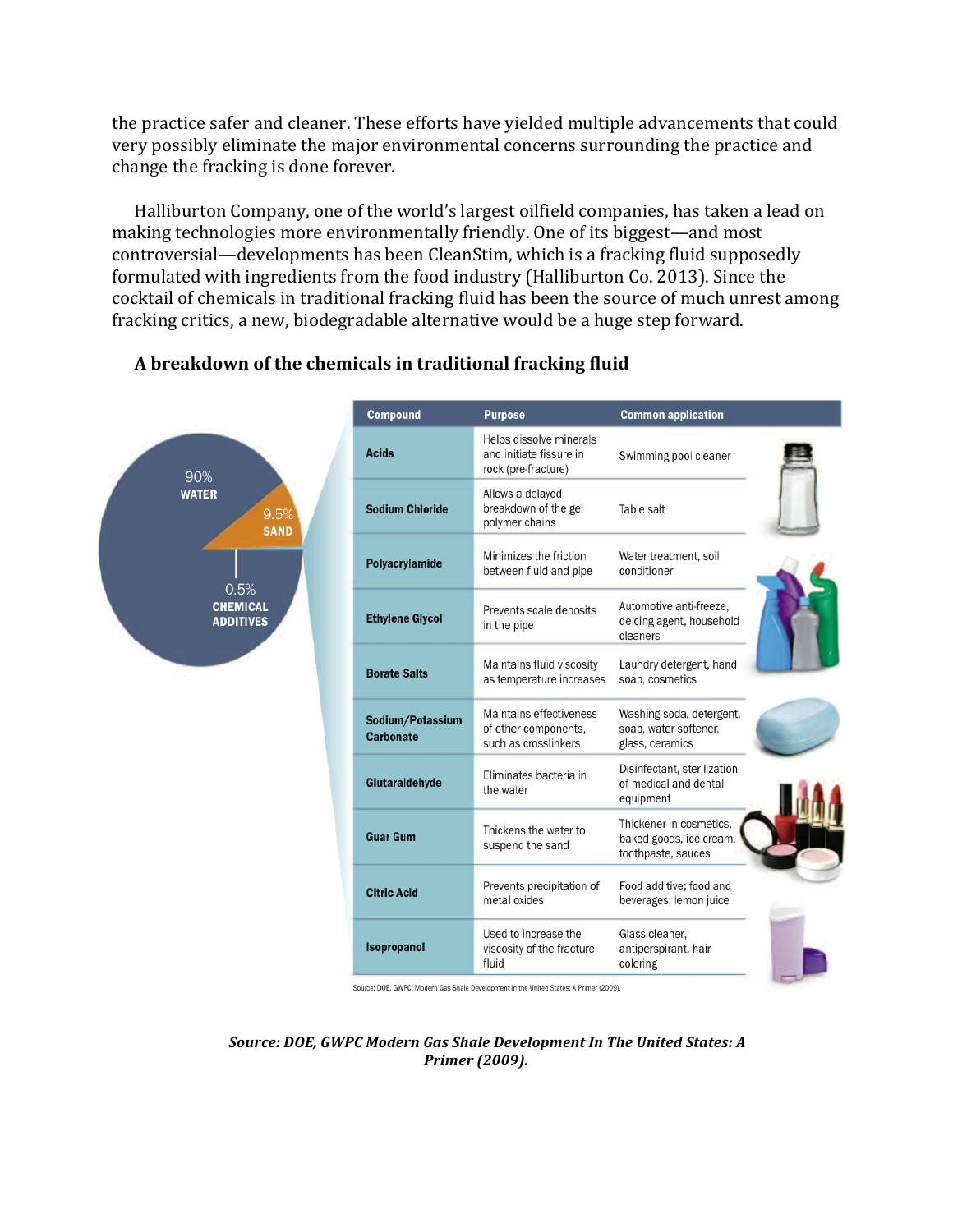Knowing this, Halliburton staged quite the show to prove that its new fluid was safe. In August 2011, a conference was held by the Colorado Oil & Gas Association, and Halliburton CEO Dave Lesar was a keynote speaker. He addressed public concerns about hydraulic fracturing, then showed a glass of liquid to the conference, which held the new CleanStim fluid. A fellow Halliburton executive was called up to the stage and, after feigning reluctance, took a swig of the fracking fluid.

The incident was called everything from a publicity stunt to a valuable demonstration, but it caught people's attention either way. The problem was there were still some holes in Halliburton's claims. "I thought, if this stuff was so benign, why wouldn't the CEO drink it himself?" asked Environmental Defense Fund's Mark Browenstein, quoted in an article by Catherine Tsai (Tsai, 2011). Browenstein raises an interesting point, though it seems the fluid is as safe as Halliburton claims when one considers a more recent conference that included some more CleanStim ingestion. At a Quebec Oil and Gas Association in October 2013, about two dozen executives—including Halliburton Canada's Vice President John Gorman— took a taste of Halliburton's fluid (Blake, 2013). They are all still doing well enough to tell the tale, so perhaps Halliburton really has created a safe fracking fluid. The question is, will it be used?

The second issue that concerns critics of fracking is just that: even if there are new, cutting edge technologies coming out that make fracking safer, will companies spend the time and money to implement them completely? In the case of one past advancement, Dopefree connections, the turnover was successful and actually ended up being more efficient than the old technology. Before Dopefree technology became popularized, pipedopes (liquid lubricants manually applied to thread connections together) were the norm (Houston Advanced Research Center 2013). These lubricants often contained heavy metals that could be dangerous to workers, they froze in sub-zero temperatures, and they would sometimes become contaminated with debris or sand due to their stickiness (Tenaris Inc. 2012). The introduction of a dope-free coating was met with enthusiasm, and was implemented for most wells.

Another new technology is a membrane distillation process by General Electric. "The membrane distillation system is mainly used to concentrate produced water from the hydraulic fracturing process, and is expected to reduce produced water disposal costs and enable water use," according to water-techology.net (2013). Produced water includes all wastewater produced in the fracking process. Water that emerges from the well after production begins is often salty water that was contained in the shale. Having been successfully tested in Texas, the new technology also proved to consume less energy than traditional methods (water-technology.net 2013).

At first, it looks like developing this system was a great use of time and money—it reduces time, energy and the likeliness of a toxic spill. But, according to Mark Boling, President of  $V+$  Development Solutions, the technology will not be useful everywhere. The technology would only be practical in places that are very dry or where the water is high in salinity (Bullis, 2013). Despite this, the new distillation system is being celebrated as another step forward in making fracking more environmentally friendly, and also a more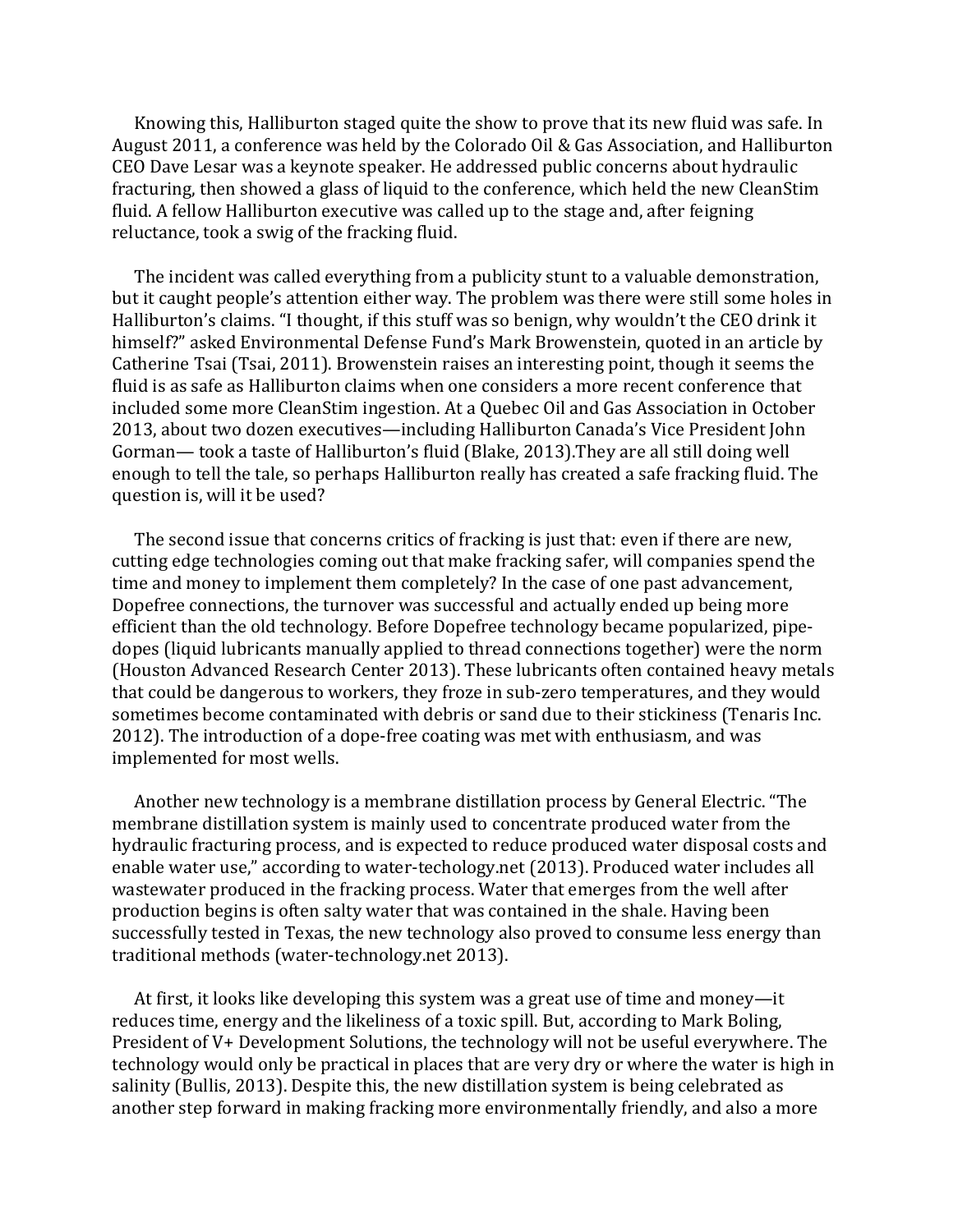cost-effective practice. Its cost-effectiveness is a main reason it could be assumed fracking companies would be open to implementing this new system.

One very important problem associated with the research and development of greener fracking technologies is that even if the process of drilling for natural gas is improved, burning it will still be damaging to the environment, no matter how much "cleaner" it is than coal. "Given that it's a fossil fuel that emits CO2, unless we can affordably capture the carbon, which no one is even talking about since it's 'relatively clean,' it's not a viable option for the long term," according to engineer and author Bob Siegel (Siegel, 2012). There is debate as to whether funding research into greener fracking is even useful from an environmental standpoint—won't the inevitable release of pollutants like methane, CO2 and nitrogen oxides counteract any positive advancement made in the realm of green fracking technology? Maybe not, since at least the accidental release of methane is becoming not so inevitable.



## U.S. Methane Emissions, By Source

Source: Energy Acuity,(2012). http://www.energyacuity.com/blog/bid/252378/Stemming-the-*Flow-of-Natural-Gas-Leaks-in-Fracking*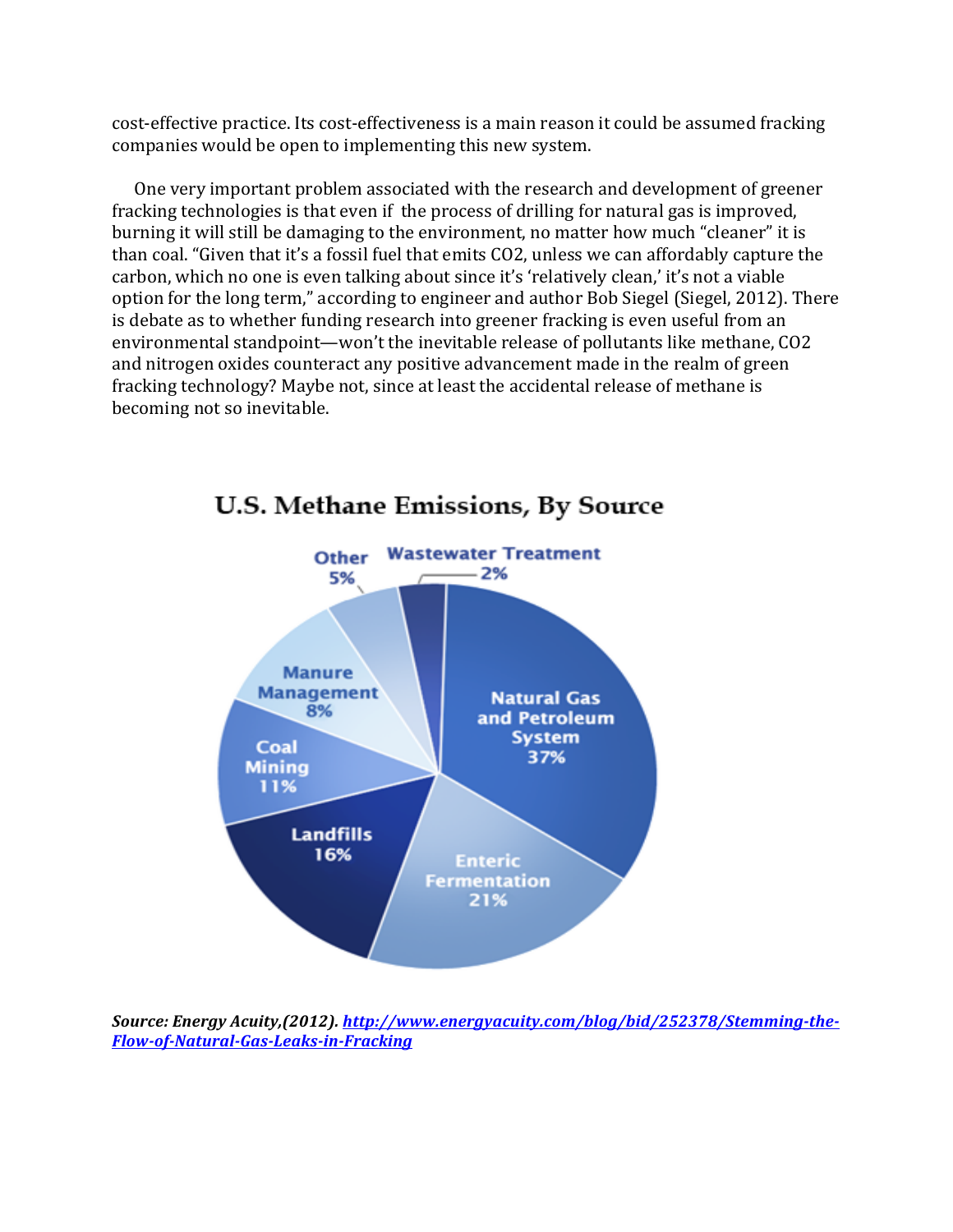A system known as Green Completion, also called Reduced Emissions Completions (REC's), has been developed for use and is now being implemented across the country. An REC requires natural gas to be captured immediately after the well is completed, rather than flaring it off (burning it) or letting it be released into the atmosphere. Since 2000, REC's have been reducing methane emissions (EPA 2011), and on April 17, 2012, the Environmental Protection Agency issued new regulations requiring the implementation of REC's on all natural gas wells that are hydraulically fractured (EPA 2012). There will be a grace period until January 1, 2015, after which it will be officially required that all well owners or operators use only REC's. Although the primary reason for the new regulation is environmental, the REC's also provide an economical benefit. Since the excess natural gas produced is now being captured instead of lost or burned, it can be used for energy. The graph above shows methane emissions before REC's are mandated.

The successful development and implementation of REC's is an important step forward in the industry's fight against emissions and consequently, accelerated climate change. Methane, along with carbon dioxide, is a greenhouse gas responsible for trapping radiation. According to the EPA (2011), the gas captured by REC's between 2000 and 2009 was enough to represent an additional \$1.5 billion of gas sale revenue. This much gas was saved even before it was announced that REC's would become required, so the additional revenue from captured gas in the future will undoubtedly be much higher.

Although there are some great strides being made to reduce the pollution associated with fracking, there are some environmental impacts associated with the practice that are still, for the most part, unaddressed. The issue of induced earthquakes or seismicity caused by deep injection wells has been a lesser-known, though still important, issue with fracking that is cited by critics. The majority of concern about earthquakes associated with fracking is focused on the injection of wastewater rather than on the drilling itself (Ellsworth, 2013). 

According to the U.S. Geographical Survey (USGS), "more than 300 earthquakes above a magnitude 3.0 occurred in the three years from 2010-2012, compared with an average rate of 21 events per year from 1967-2000" (Ellsworth, 2013). There is still debate about exactly how much of this seismicity is man-made, but it is generally accepted that there are places where earthquakes are clearly associated with the deep injection of wastewater. These earthquakes are rarely noticeable, let alone powerful enough to cause annoyance or damage, but the idea of any sort of man-made seismicity is enough to alarm the public.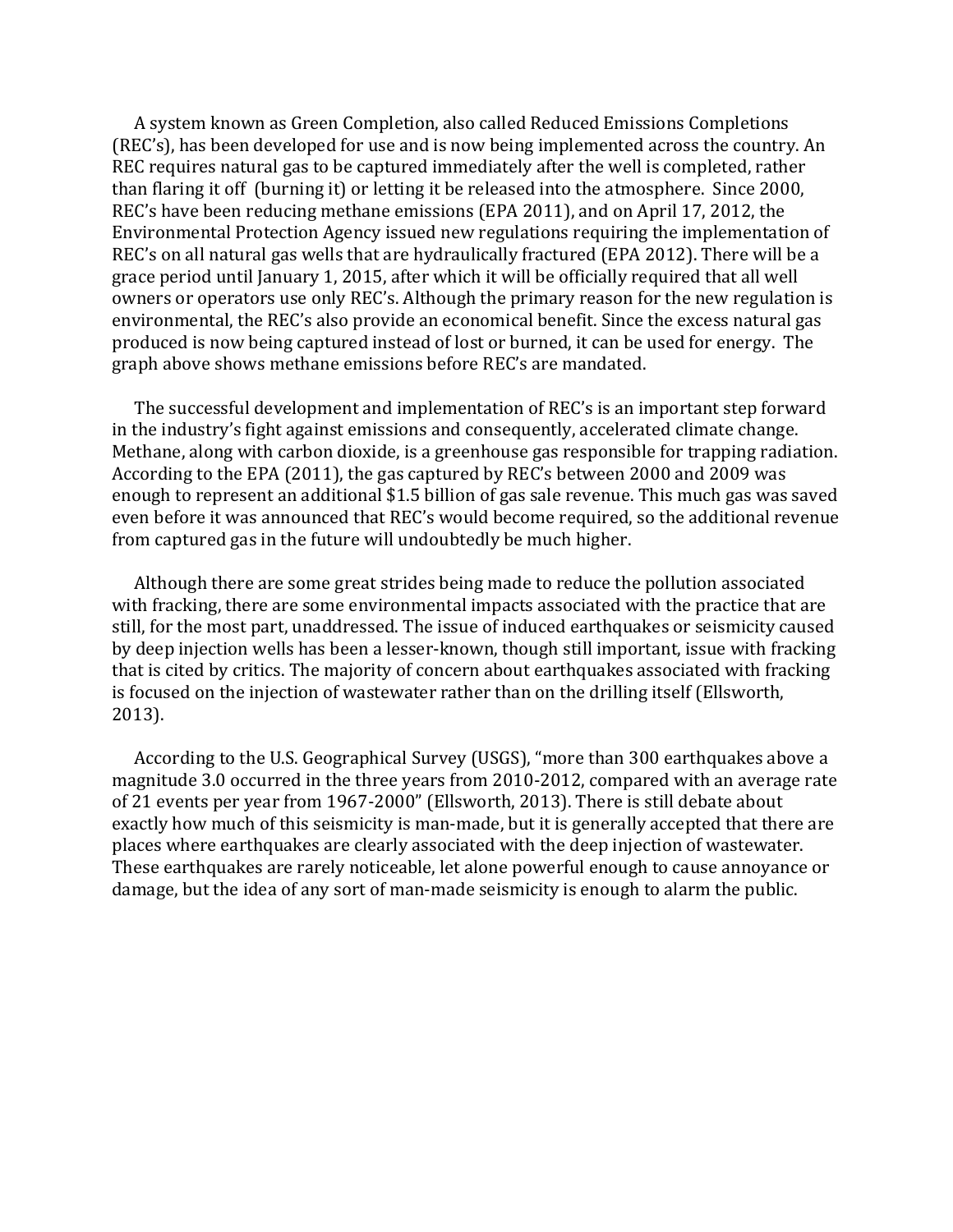

Source: Calwatchdog.com (2013). http://calwatchdog.com/2013/10/14/studv*questions-whether-fracking-causes-earthquakes/*

The problem is, from a scientific standpoint, induced seismicity on the small scale that is occurring at now is not enough of an issue to garner research and solutions being presented. The public associates earthquakes with high risk, and, as a whole, rejects the idea of any sort of manmade earthquake as an acceptable side effect of fracking. "The current regulatory frameworks for wastewater disposal wells were designed to protect potable water sources from contamination and do not address seismic safety" (Ellsworth, 2013). Not much attention is being paid to this particular issue, at least when compared to the concern fracking companies have demonstrated over air and water pollution. The USGS "hopes to increase research efforts to understand the causes and effects of injectioninduced earthquakes," (Ellsworth, 2013) but there is no evidence of any concrete projects that have been started. This concern is evidence that while some of the issues of fracking are being addressed, there are still problem areas that are not receiving the research attention that the public would like.

Hydraulic fracturing, like any other process for harvesting energy, has its pros and cons. There are definitely issues surrounding it, environmental and otherwise that have yet to be solved. However, the efforts of drilling companies have already yielded some impressive advancements in technologies like Green Completion and Halliburton's CleanStim fluid. Through further research, more environmental issues associated with fracking could be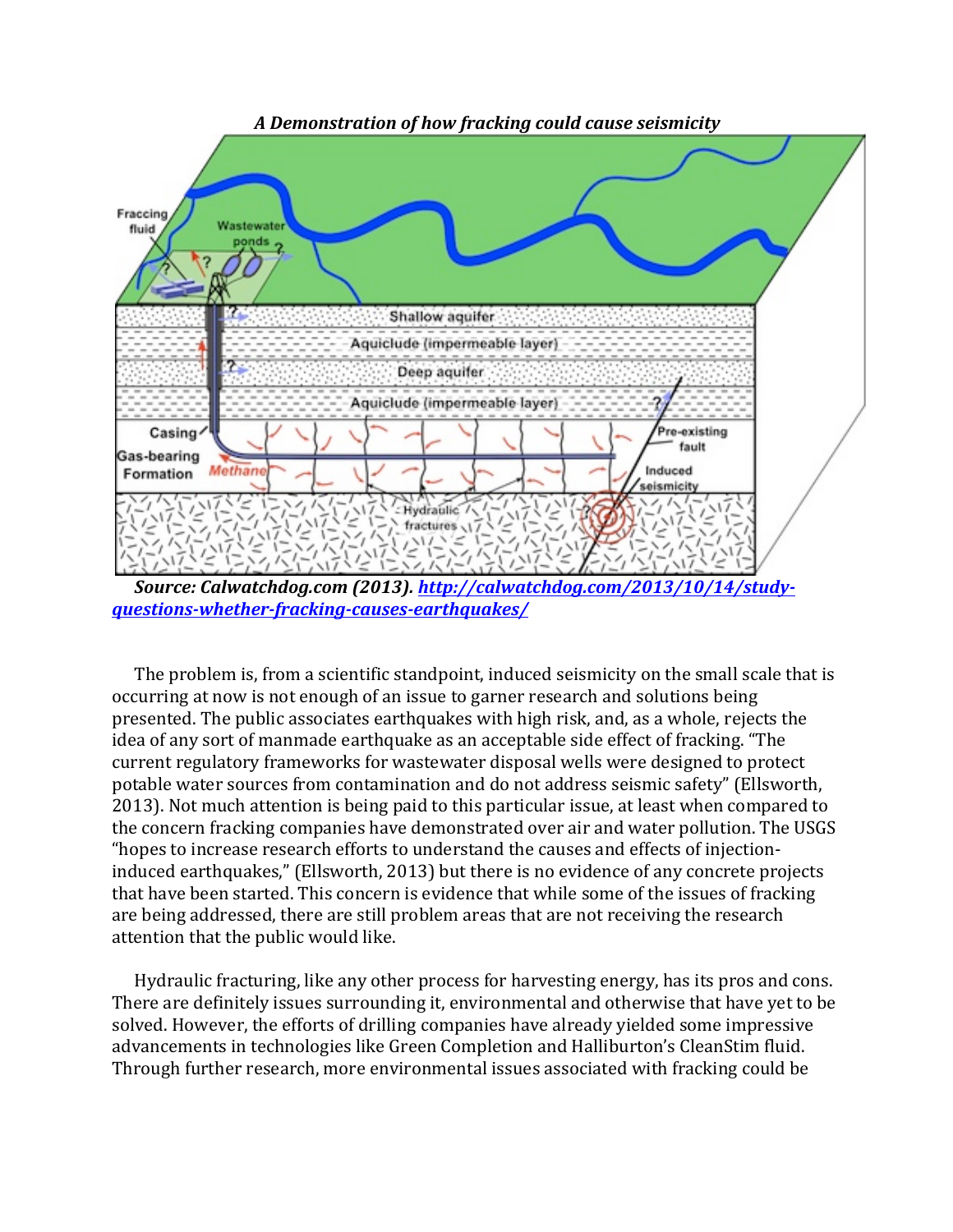addressed, and the process could be a successful and more accepted part of energy production.

## Profiles of Key Groups and Organizations

#### **1. Halliburton Company**

Halliburton is one of the world's largest oilfield companies. Since it really is up to the fracking industry to begin implementing new technologies, it's crucial that Halliburton has taken a proactive approach to researching and developing green technologies. Its Cleansuite System Technologies (enhancement technologies designed to make fracking safer) include the Cleanstim fluid, Cleanstream service (using UV light to replace biocides), and Cleanwave treatment system (using electricity to treat flowback water.) Halliburton Co. can be contacted through its website Link: http://www.halliburton.com/

#### **2.** The U.S. Environmental Protection Agency (EPA)

The EPA is a federal government agency that aims to protect human and environmental health by enforcing laws enacted by Congress. Since the EPA is the agency that sets regulations (such as the one mandating REC's), it is a vital part of the fight for environmentally friendly fracking technologies. Without an agency to enforce rules, regulations and policies, there would be no way to monitor if the industry was actually taking strides towards a greener future. The EPA has ten regional offices, and can also be contacted by phone or through their website, under the "Contact Us" tab. Link: http://www.epa.gov/

#### **3. Environmentally Friendly Drilling Systems (EFDSystems)**

EFDSystems is a program started by three scientists as a resource for "unbiased science" in relation to the oil and gas industry. They participate in research and ally with universities and national labs to help the industry move towards a greener future. The program's emphasis on collaboration and straightforward science is a great example for other programs interested in environmentally friendly technologies. Their website includes contact information for the three founders of the program and other important persons under both the "Contact Us" tab, and on various other pages. Link: http://www.efdsystems.org/

#### 4. **General Electric (GE)**

GE, like Halliburton, has played a valuable role in leading the industry into a new era of environmentally conscious technology. With its work on the membrane distillation system, it has obviously taken an interest in improving fracking technology. Even more so, there has been a successful test of the distillation technology, proving that the company is serious about implementing these kinds of technologies. GE is a multinational corporation with many ways to influence and assist on the road to green technology. Its website has links to all of its social media, and a contact form for any questions. Link: http://www.ge.com/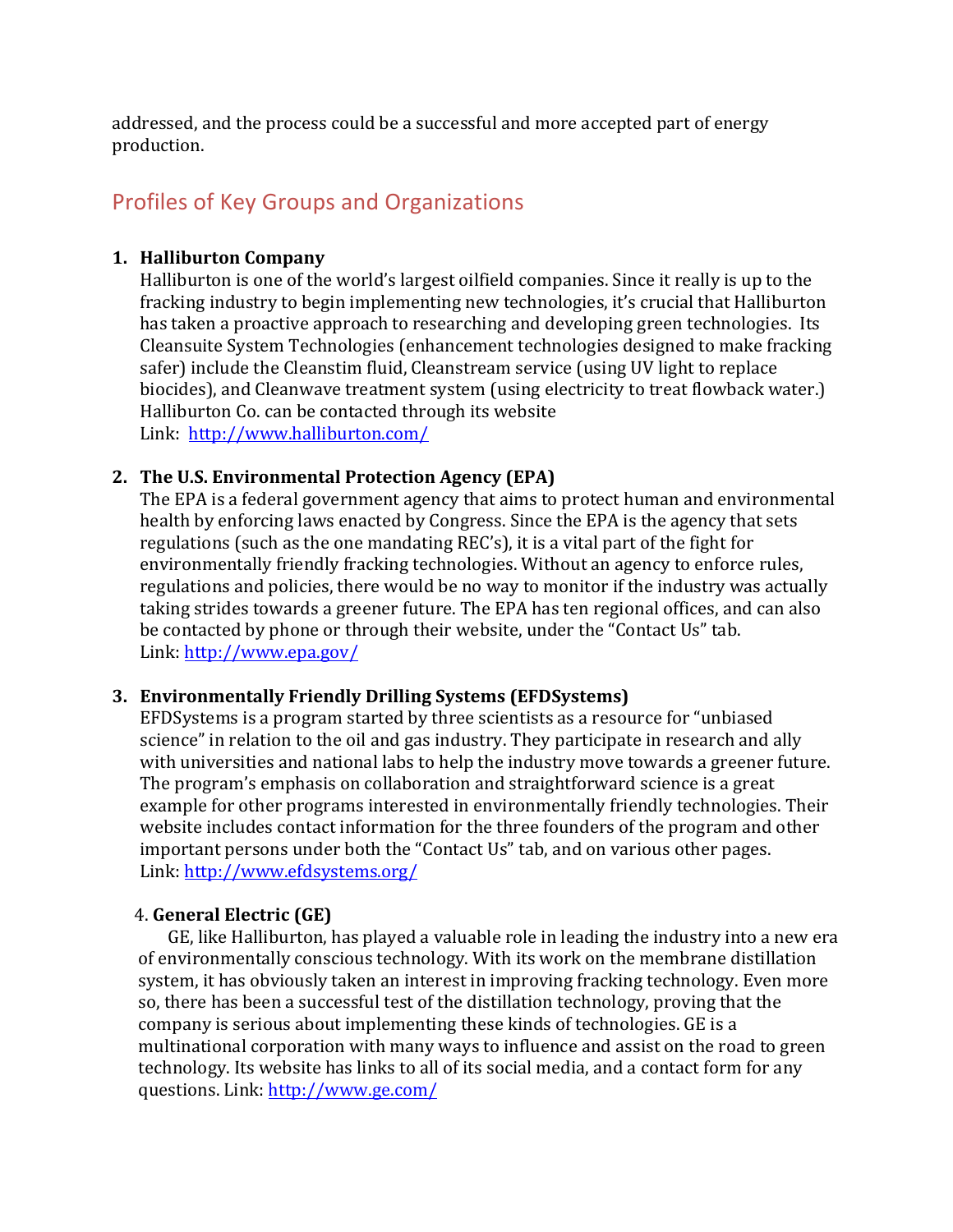### **Important Web Resources**

#### 1**. Rigzone**

Rigzone, which describes itself as "your gateway to the oil and gas industry," is a great resource for the latest news on developments in fracking technology. It also provides a very thorough directory of companies involved in drilling. It covers a wide range of information and is a great place to go for news updates on many aspects of fracking. Link: http://www.rigzone.com/

#### 2**. Energy in Depth**

#### http://energyindepth.org/

Energy In Depth was launched by the Independent Petroleum Association of America (IPAA) and is designed to share facts about developing and utilizing the U.S.'s onshore energy stores. It is more on the pro-fracking side, but does provide some good links to news stories, developments in the fracking world and polls. Link: http://energyindepth.org/

#### 3. **Environmental Engineering and Contracting Inc.**

EEC, a company that provides environmental consulting services, is a good website to visit to get a different perspective on fracking. Though it isn't a specifically frackingoriented site, there are explanations on how things like wastewater and compliance are dealt with from a regulatory standpoint. EEC explains the way sites are assessed for environmental compliance, and compliance is obviously a big part of fracking becoming greener.

Link: http://www.eecworld.com/

#### 4. **Energy From Shale**

Energy From Shale is another website with the aim of providing factual information for the public about hydraulic fracturing. It is clearly in favor of fracking, since it provides a large section on the benefits of fracking, but it is a useful resource for learning about some of the more positive aspects of fracking. There is a section on environmental commitment that provides insight into wastewater, emissions, earthquakes, and drilling sites. Link: http://www.energyfromshale.org/hydraulic-fracturing

#### 5. **EPA-Hydraulic Fracturing**

This branch of the EPA's main website focuses on fracking, and is a clear, reliable resource for information. This site is especially useful for finding facts about new and current regulations, laws on fracking, and how the EPA is working to make fracking more environmentally friendly. It is balanced in the sense that it provides factual information, but would obviously fall into the category of being more interested in health and environmental effects than profits.

Link: http://www2.epa.gov/hydraulicfracturing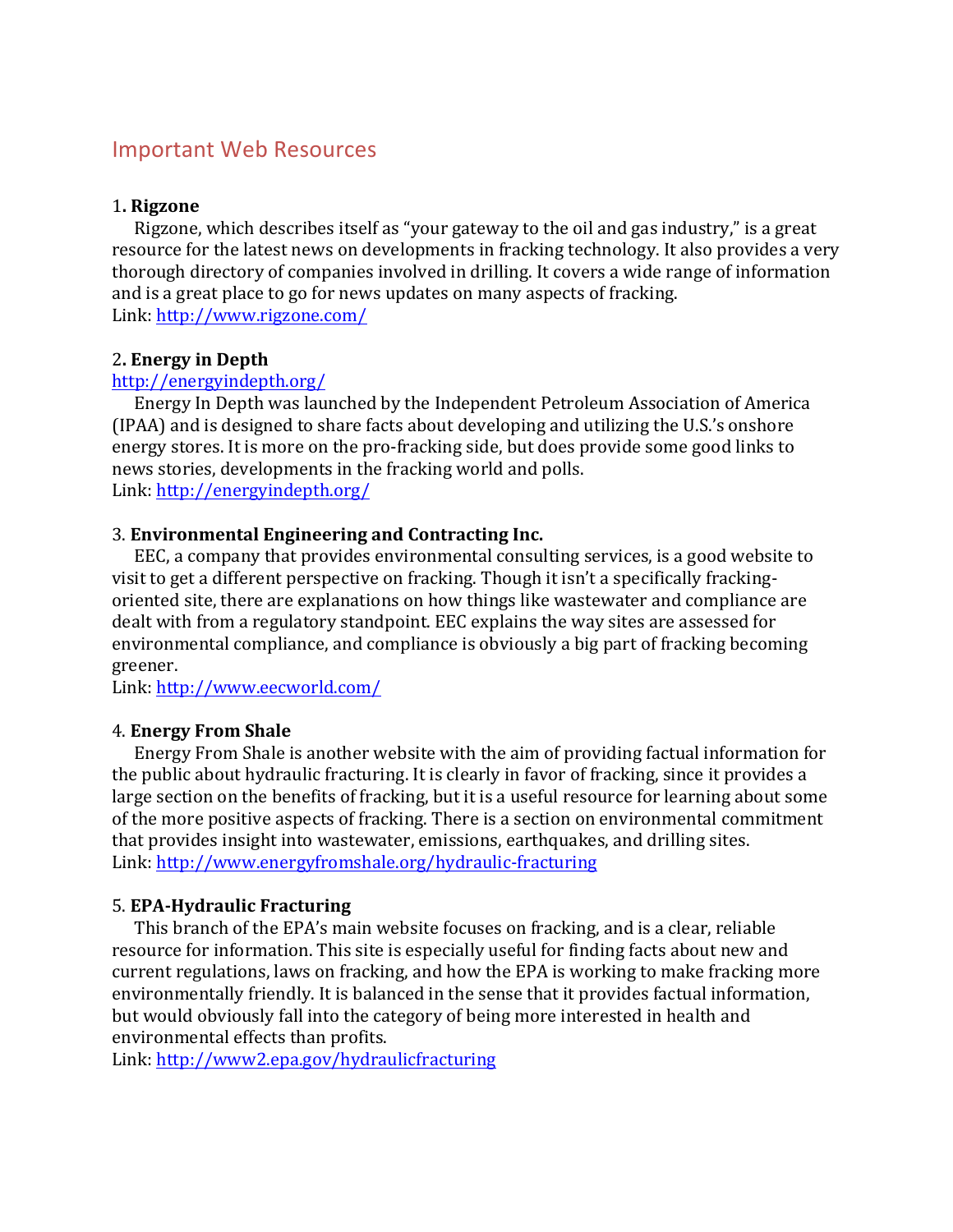## For More Information

- 1. Triple Pundit http://www.triplepundit.com/about/
- 2. FracFocus http://fracfocus.org/
- 3. U.S. Geological Survey http://pubs.usgs.gov/bul/1951/report.pdf
- 4. What Is Fracking? http://www.what-is-fracking.com/
- 5. Scientific American http://www.scientificamerican.com/article.cfm?id=can-fracking-be-done-withoutimpacting-water
- 6. ScienceMag http://www.sciencemag.org/

## References

- Blake, M. (2013, 11/1). Bosses toast to 'harmless fracking': Halliburton executive drinks fluid as part of a PR stunt to prove it is safe. *Mail Online News*,
- Bullis, K. (2013). One way to solve fracking's dirty problem. *MIT Technology Review*,
- Ellsworth, W. L. (2013). *Injection-induced earthquakes* No. 341)
- Ellsworth, W. L., Robertson, J., & Hook, C. (2013). Man-made earthquakes update. *U.S. Geographical Survey,*
- EPA. (2011). *Reduced emissions completions for hydraulically fractured natural gas wells* (Brochure Natural Gas STAR Partners.
- EPA. (2012). *EPA's air rules for the oil and natural gas industry* Environmental Protection Agency.
- Environmental Engineering and Contracting (EEC) (2010). A Brief History of Hydraulic *Fracturing.* http://www.eecworld.com/services/258-a-brief-history-of-hydraulicfracturing